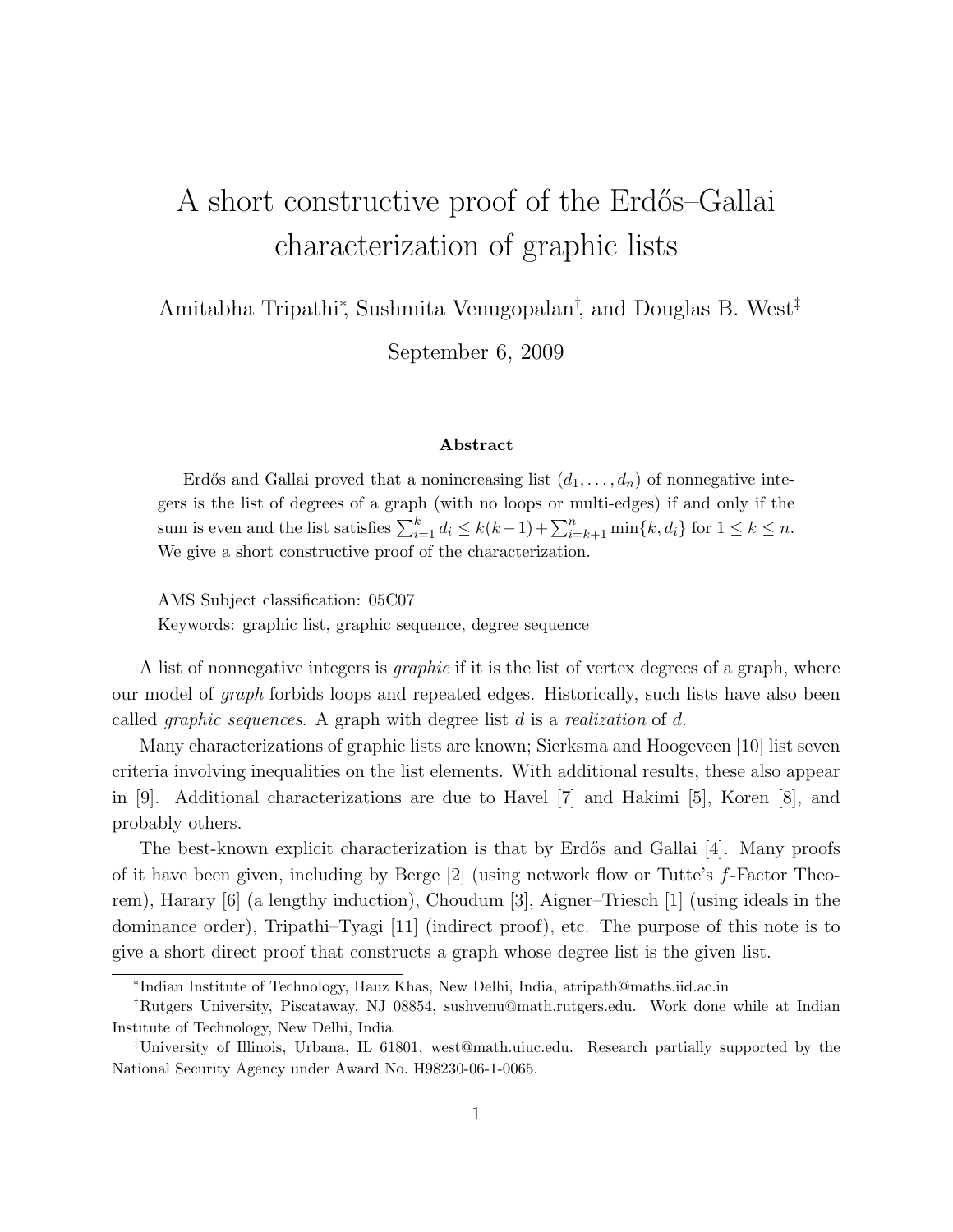**Theorem 1 (Erdős–Gallai** [4]) A list  $(d_1, \ldots, d_n)$  of nonnegative integers in nonincreasing order is graphic if and only if its sum is even and, for each integer k with  $1 \leq k \leq n$ ,

$$
\sum_{i=1}^{k} d_i \le k(k-1) + \sum_{i=k+1}^{n} \min\{k, d_i\}, \text{ for } 1 \le k \le n.
$$
 (1)

**Proof.** Necessity is immediate and standard: each edge is counted twice to yield even sum, and the right side is the maximum contribution to the sum of the first k degrees from edges induced by the corresponding vertices and edges to the remaining vertices.

For sufficiency, let a *subrealization* of a nonincreasing list  $(d_1, \ldots, d_n)$  be a graph with vertices  $v_1, \ldots, v_n$  such that  $d(v_i) \leq d_i$  for  $1 \leq i \leq n$ , where  $d(v_i)$  denotes the degree of  $v_i$ . Given a list  $(d_1,\ldots,d_n)$  with even sum that satisfies (1), we construct a realization through successive subrealizations. The initial subrealization has  $n$  vertices and no edges.

In a subrealization, the *critical index* r is the largest index such that  $d(v_i) = d_i$  for  $1 \leq i < r$ . Initially,  $r = 1$  unless the list is all 0, in which case the process is complete. While  $r \leq n$ , we obtain a new subrealization with smaller deficiency  $d_r - d(v_r)$  at vertex  $v_r$  while not changing the degree of any vertex  $v_i$  with  $i \leq r$  (the degree list increases lexicographically). The process can only stop when the subrealization is a realization of d.

Let  $S = \{v_{r+1}, \ldots, v_n\}$ . We maintain the condition that S is an independent set, which certainly holds initially. Write  $v_i \leftrightarrow v_j$  when  $v_i v_j \in E(G)$ ; otherwise,  $v_i \leftrightarrow v_j$ .

Case 0)  $v_r \leftrightarrow v_i$  for some vertex  $v_i$  such that  $d(v_i) < d_i$ . Add the edge  $v_r v_i$ .

Case 1)  $v_r \leftrightarrow v_i$  for some i with  $i < r$ . Since  $d(v_i) = d_i \ge d_r > d(v_r)$ , there exists  $u \in N(v_i) - N(v_r)$ , where  $N(z) = \{y: z \leftrightarrow y\}$ . If  $d_r - d(v_r) \geq 2$ , then replace uv<sub>i</sub> with  $\{uv_r, v_iv_r\}$ . If  $d_r - d(v_r) = 1$ , then since  $\sum d_i - \sum d(v_i)$  is even there is an index k with  $k > r$ such that  $d(v_k) < d_k$ . Case 0 applies unless  $v_r \leftrightarrow v_k$ ; replace  $\{v_r v_k, uv_i\}$  with  $\{uv_r, v_i v_r\}$ .

Case 2)  $v_1, \ldots, v_{r-1} \in N(v_r)$ , and  $d(v_k) \neq \min\{r, d_k\}$  for some k with  $k > r$ . In a subrealization,  $d(v_k) \leq d_k$ . Since S is independent,  $d(v_k) \leq r$ . Hence  $d(v_k) < \min\{r, d_k\}$ , and Case 0 applies unless  $v_k \leftrightarrow v_r$ . Since  $d(v_k) < r$ , there exists i with  $i < r$  such that  $v_k \nleftrightarrow v_i$ . Since  $d(v_i) > d(v_r)$ , there exists  $u \in N(v_i) - N(v_r)$ . Replace  $uv_i$  with  $\{uv_r, v_iv_k\}$ .

Case 3)  $v_1, \ldots, v_{r-1} \in N(v_r)$ , and  $v_i \leftrightarrow v_j$  for some i and j with  $i < j < r$ . Case 1 applies unless  $v_i, v_j \in N(v_r)$ . Since  $d(v_i) \geq d(v_j) > d(v_r)$ , there exist  $u \in N(v_i) - N(v_r)$  and  $w \in N(v_j) - N(v_r)$  (possibly  $u = w$ ). Since  $u, w \notin N(v_r)$ , Case 1 applies unless  $u, w \in S$ . Replace  $\{uv_i, wv_j\}$  with  $\{v_i v_j, u v_r\}$ .

If none of these Cases apply, then  $v_1, \ldots, v_r$  are pairwise adjacent, and  $d(v_k) = \min\{r, d_k\}$ for  $k > r$ . Since S is independent,  $\sum_{i=1}^{r} d(v_i) = r(r-1) + \sum_{k=r+1}^{n} \min\{r, d_k\}$ . By (1),  $\sum_{i=1}^{r} d_i$ is bounded by the right side. Hence we have already eliminated the deficiency at vertex  $r$ . Augment r and continue.  $\Box$